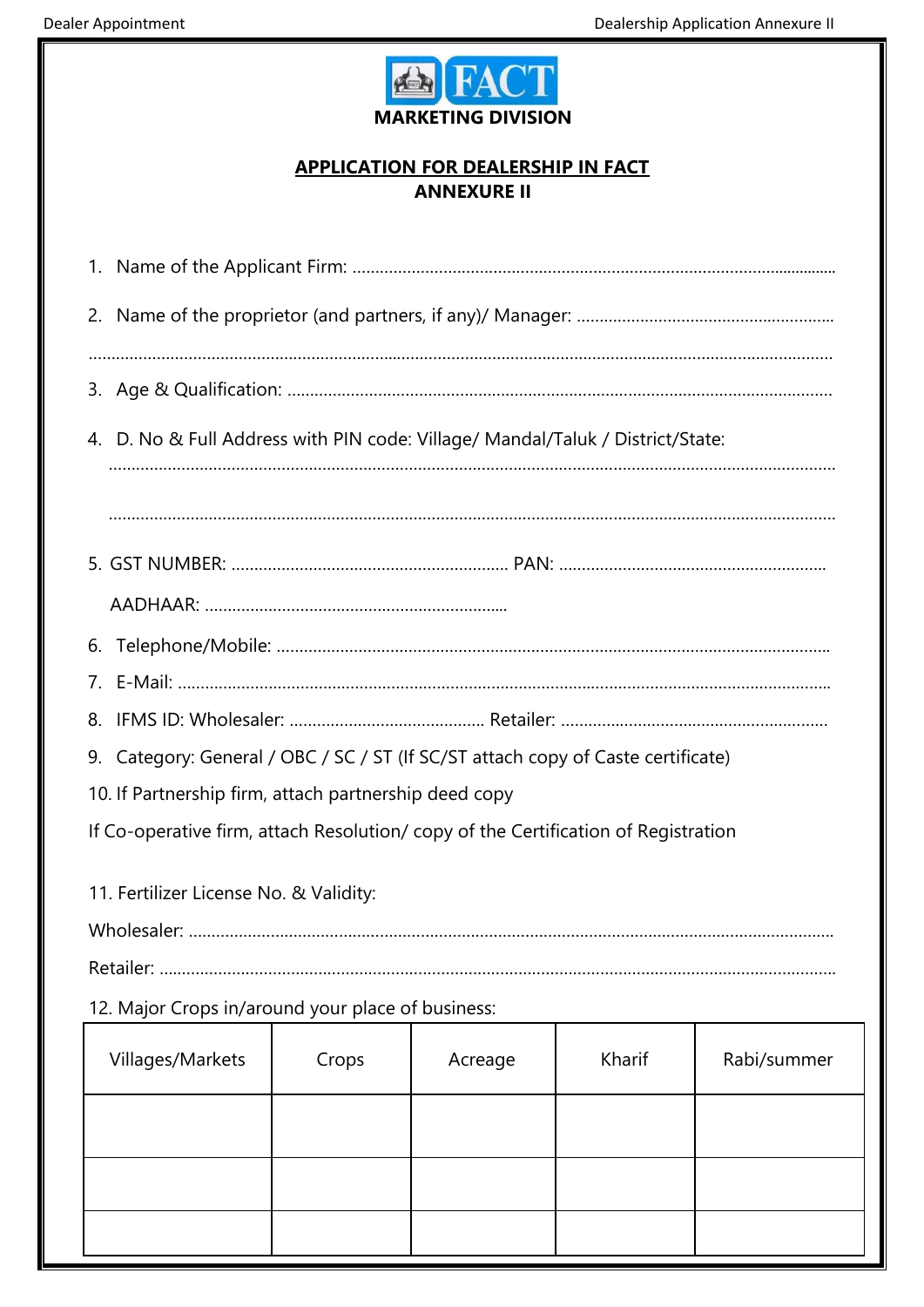13. If already in fertilizer business, specify companies and annual off take from each firm during last 2 years

| Firm | Product | 2017-18 (MTs) | 2018-19(MTs) |
|------|---------|---------------|--------------|
|      |         |               |              |
|      |         |               |              |
|      |         |               |              |
|      |         |               |              |
|      |         |               |              |
|      |         |               |              |

14. Godown Area: Own (Sq. Ft) ……………………………………….. Hired (Sq. Ft) ……………………………

15. Nearest Railhead & distance (in Kms): ………………………………………………………………………………….

16. Nearest FACT Sales point/warehouse & distance: ……….…………………………………………

…………………………………………………………………………………………………………………………………………………….

17. Number of Fertilizer Dealers operating in this location and estimated total annual sales:

. The same independent of the same independent of the same independent of the same independent of the same independent of the same independent of the same independent of the same independent of the same independent of the

## 18. Details of property in the name of proprietor/partners/firm

| Asset | Address | If Appx.<br> Hypothecated/ Value<br>  Pledged (Rs.lakhs) |  |
|-------|---------|----------------------------------------------------------|--|
|       |         |                                                          |  |
|       |         |                                                          |  |
|       |         |                                                          |  |
|       |         |                                                          |  |

20. Estimated Annual off take of fertilizers if FACT Dealership is given:

| Products      | Kharif | Rabi | Total (MT) |
|---------------|--------|------|------------|
| Factamfos     |        |      |            |
| Amm. Sulphate |        |      |            |
| <b>MOP</b>    |        |      |            |
| Organic       |        |      |            |
| Others        |        |      |            |
| Total         |        |      |            |